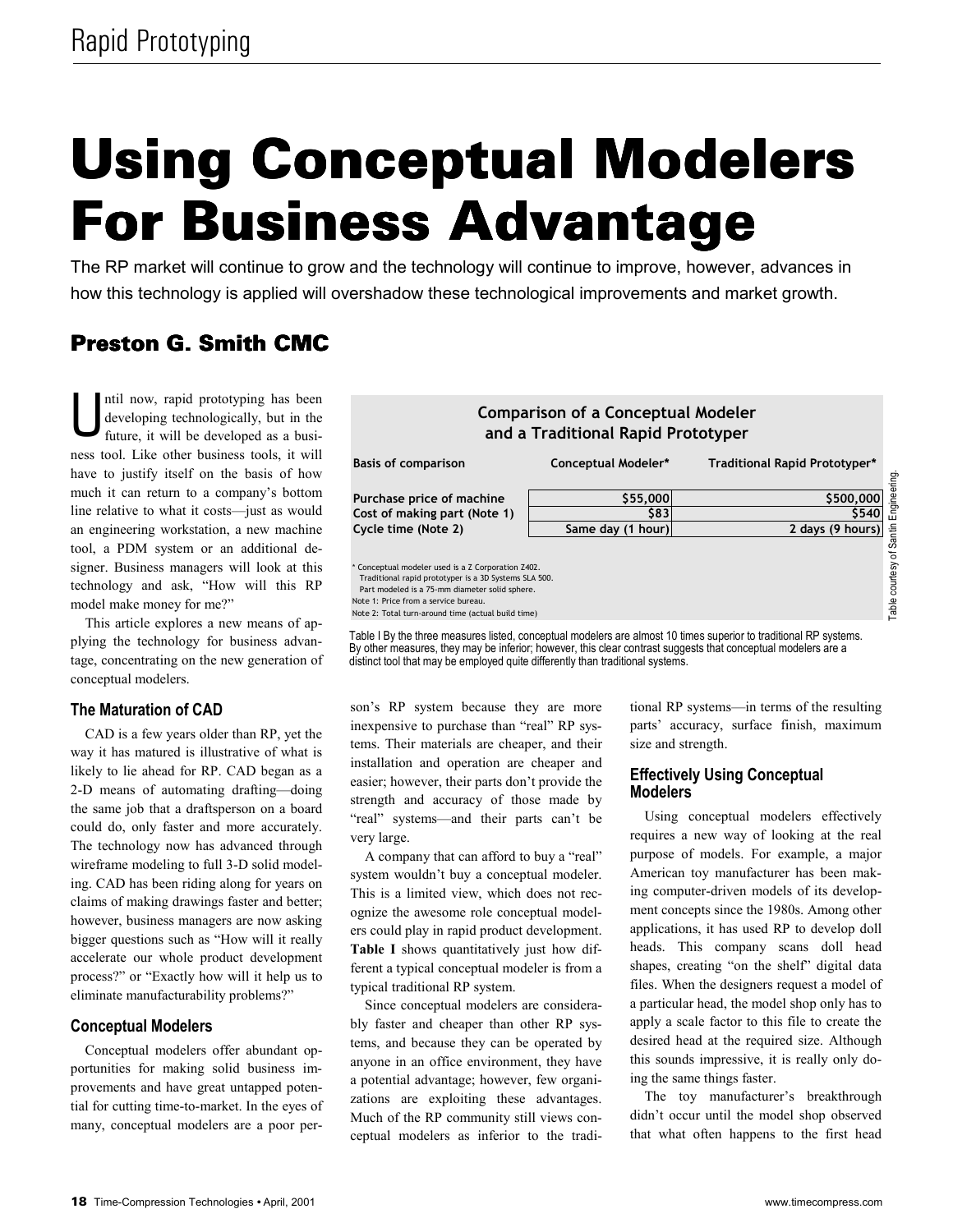model is its return—after the development team looks at it-for another model slightly larger or smaller. So now the model shop routinely makes three models initially—one at the requested size, a smaller one and one slightly larger. This saves a lot of decisionmaking and model-making time—the big opportunities are not the few hours saved in making a model, but the weeks that are saved by being able to decide on the right size head without another go-around.

A second example comes from the competitive world of consumer electronics, where the highly subjective factors of look, shape and feel often get questioned at design reviews. When this happens, alternative designs must be explored, which delays the project. Deable features from the initial batch. They also circulate these models to decision makers for feedback. Now they can make the final model (or perhaps two).

At this point, the designers can almost sleep through the design review meeting, because they have set themselves up for almost certain approval of the final model. After all, everyone who will make the decision on it has personally helped to design it. How can they fail to approve "their own" design?

# **A New View of an Old Process**

Fortunately, newer rapid modeling technologies do provide the potential that is being exploited by the toy maker and electronics manufacturer aforementioned—enhancing



Figure 1 Great amounts of timesavings are available to companies that learn how to move decisively in the fuzzy front end of development.

signers at a well-known American electronics company identified this major waste of development time and are now overcoming it by applying conceptual models. They now identify their ultimate decision makers early, then progressively prepare them for the final design decision. The critical decisionmaking staff includes marketing and sales, customers, suppliers and the appropriate executives.

Now the designers initially explore dozens of options and make quick-and-dirty models using a conceptual modeler. Very early in the project, this provides 15 to 20 models. The designers show these relatively crude models to the decision makers for feedback. More importantly, the designers are building buy-in for the ultimate solution.

At this early stage, designers can incorporate customer reactions without delaying the project. They follow these first models quickly with a second round of perhaps four or five models that combine the most desircommunication around concepts. To take full advantage of the possibilities, however, organizations must shift their modelmaking speed toward new objectives.

Traditionally, as with CAD systems, rapid prototypes have been promoted on the basis of their direct time compression. For example, today's conceptual modelers can make a prototype in two hours that would have taken a week without rapid prototyping. This is impressive on a percentage basis, but the week saved is meager in the context of a 12 month development cycle.

Alternatively, the week saved can be extended to several weeks or months by altering the product development process. To accomplish this, first the slowest parts of the development process must be identified. Then to radically accelerate these activities, the prototype's potential must be applied. Rather than the traditional approach of searching for opportunities to apply a technology, one must first discover the major sources of waste and delay, and then apply

the right tool.

# **Where Is the Opportunity?**

Ironically, the biggest opportunity to save time is before most companies even start their clocks—the period before concept approval, which is called "the fuzzy" front end" of product development (see *Chapter 3 of Reference 1).* After concept approval, many companies have made great improvement in their time-to-market.

For example, consider that Chrysler has made progressive improvement in its postconcept development cycle time from *54*  months down to nearly 20 months. However, few firms are even aware of the large amounts of time that slip away unnoticed in the fuzzy front end.

Consider the fuzzy front-end timelines for two projects from a company producing industrial valves. Although some important activities occur before this organization approves a specification, it also is true that months slip by where the project is in limbo. If one could use prototypes to crystallize options, precipitate customer feedback and provide a forum for discussion between engineering, marketing and other players, the wasted months could be recovered **(see Figure 1).** 

Many companies, including Chrysler, simply choose to define the start of a development project as the time when they have approved a concept. Notice, however, that this internal milestone (concept approval) is immaterial to the marketplace and the competition, which start their clocks when the market opportunity arises. Consequently, even though a company may chose to ignore the front end, it is a completely legitimate place to save time, because it is just as valuable as any other part of the development process from a marketplace viewpoint.

# **Decreasing Front-End time**

To discover opportunities in the fuzzy front end, one must become sensitive to where the time vanishes.

#### *Decision-Making Delay*

What holds up a decision in the design process? Later stages of the design process have well-defined decision points and relatively clear, objective data to form the basis of decision making. In earlier stages, the schedule, the process and the data are all softer. The relevant parties to the discussion Continued on page 22.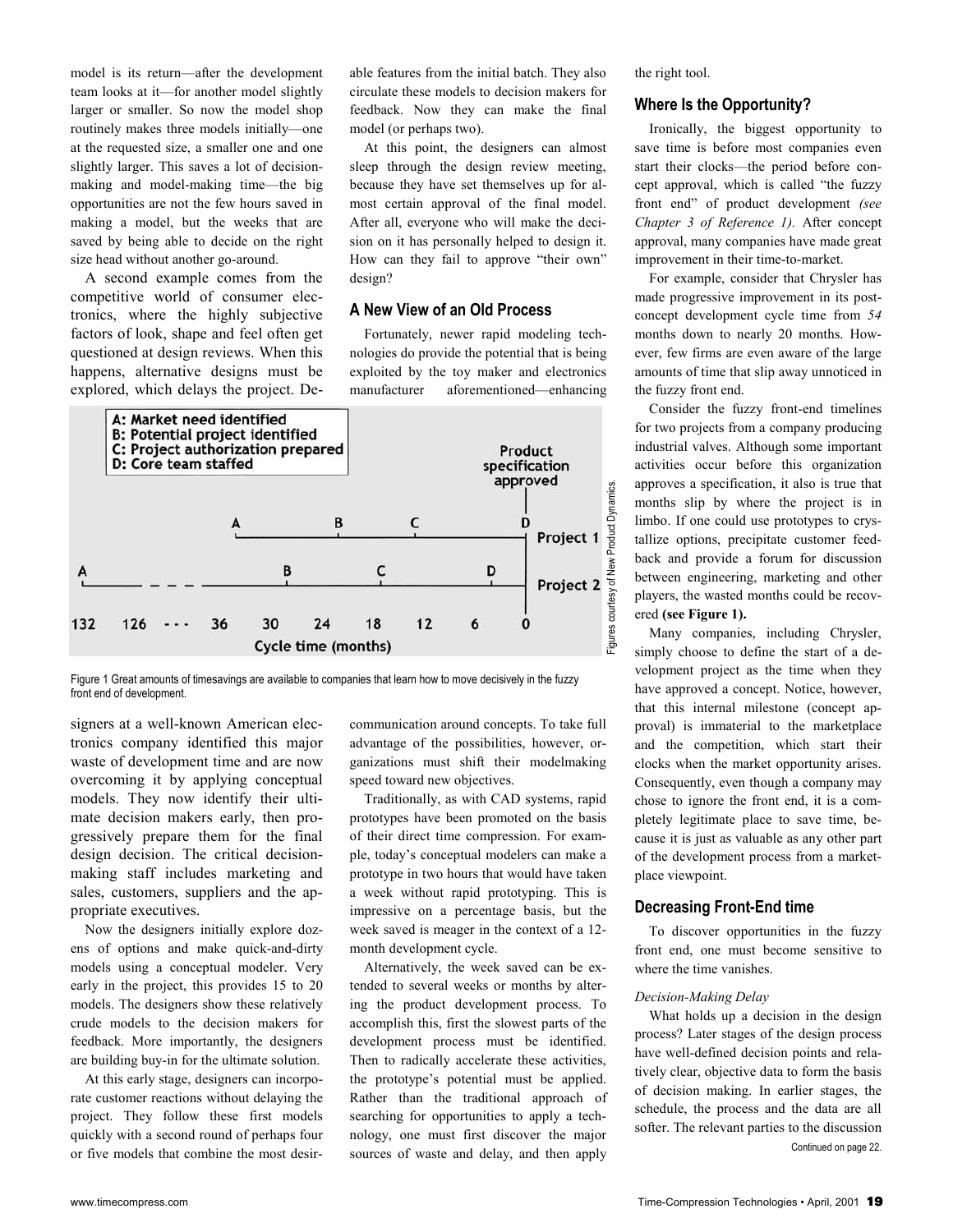



may not have a common base of communication. It may not even be clear who the relevant parties are. There are fewer deliverable pieces of output to force a decision.

# *Lack of a Common Decision Making Medium*

All of the relevant parties to a key decision (marketers, engineers, manufacturing staff) may not have access to the same, commonly understood information on any regular basis. Engineers have difficulty interpreting focus group results and marketers can't read engineering drawings.

#### *Lack of Communication*

A design process can wander-too many or too few possibilities may be under investigation. One company in the sensor design business on a recent project found that the different segments of the design team, which were each located in different regions, were pursuing ideas subtly incompatible with the concepts evolving at other sites. After these different branches of development grew apart for several months, the groups had a dramatic shock. Two of the three groups were forced to perform substantial redesign to be compatible with the third.

#### *Lack of Consensus*

Different parties to the design process may have different ideas where to take a product. In one recent project, several designers developed differing ideas about which way the product should go. They were left debating the relevant advantages based only on their readings of CAD drawings and 2-D renderings. The relevant arbiter of the discussion-the customer-could not be brought into the discussion because he/she couldn't effectively relate to the drawings or renderings. This left the decision process resting solely on personal opinion; the project deadlocked for weeks. Each side became more convinced that it was right, and ultimately one team member left the project.

## *Changes in Direction or Rework*

Often a critical mistake that existed in the digital model for weeks will go unnoticed and only appear when the project approaches production. Recently one project was held up for a month when it was noticed

that a late-stage change on the internal components would force a rerouting of the wiring. This problem existed in the digital data for weeks, but was only found when the project entered a late-stage modeling phase. If noticed earlier, the delay could have been avoided completely.

Sometimes the end customer will find a mistake very late in the process. On a design effort for a hand-held tool, the basic grip design was found to be extremely uncomfortable if held for several hours, which was a long but not an unusual period of use for the tool. This forced the design team into either choosing weeks of delay in product release or reaching market with a product that would only appeal to *75* percent of the potential market.

#### *Lack of Priority or Attention*

Root-cause analysis of a project in the chemical industry showed that it had lost months because certain individuals in engineering and marketing couldn't agree on defining a critical feature, so they essentially tabled the project. Management was amazed to discover that a project could be derailed so easily before it even got started.

# **Prototypes Accelerate and Improve Development**

#### *People React to Prototypes*

In the most general sense, prototyping is so deeply ingrained in people's lives that it is hardly noticed. Documents are prototyped in rough draft and circulated for feedback; presentations are prototyped through rehearsal; and new recipes are prototyped on the family before serving them to the guests.

Prototyping in its various forms is already a management tool that is used every day to create and maintain focus, to monitor and guide progress, and to communicate project status across an organization. Prototypes can be used to solicit feedback, or merely to convey information to those who need it now or will need it in the future.

Everyone has had the experience of being in an aimless meeting. Each participant has a slightly different perception of the issues and even the objective of the meeting. Then someone puts up an agenda and suggests an action plan. The plan need not be completely developed; the goal is not to give the answer, but rather to structure the discussion. Suddenly people have a prototype of future action from which to react. The holes in the action plan appear and can be addressed. Differences in opinion can be found, addressed and resolved. Improvements can be suggested. Progress can be made. Prototypes also can be valuable as a communication tool. Seeing a prototype can spur action and focus where there is otherwise little opportunity for input.

What is the relevant prototyping form for new product development? It is the one that prompts the kind of reaction that moves the project forward—that forces the specific decision that is now on the critical path. A physical prototype is the logical discussion piece and management tool for new product development.

#### *Prototypes Create a Common Language*

A 3-D model puts engineers, managers, manufacturing staff and marketers on an equal footing in evaluating a design. All of the interested parties can react to the design, as the ultimate customer will. Some companies actually involve the end customer in the process by using these tools. One medical product developer prototyped 12 different concepts of a hand-held device in one day by using a concept modeler and then convened a test panel of nurses to evaluate the design. They identified the best features from each concept and quickly created a hybrid design that captured these features.

These types of models also clarify communication. This communication can span geography, using concept modelers as a 3-D fax. Graco Children's Products—a leading manufacturer of child safety products-uses a concept modeler to communicate between the design facility in US and the production facility in China. Three-dimensional models also can communicate across disciplines. A leading automotive company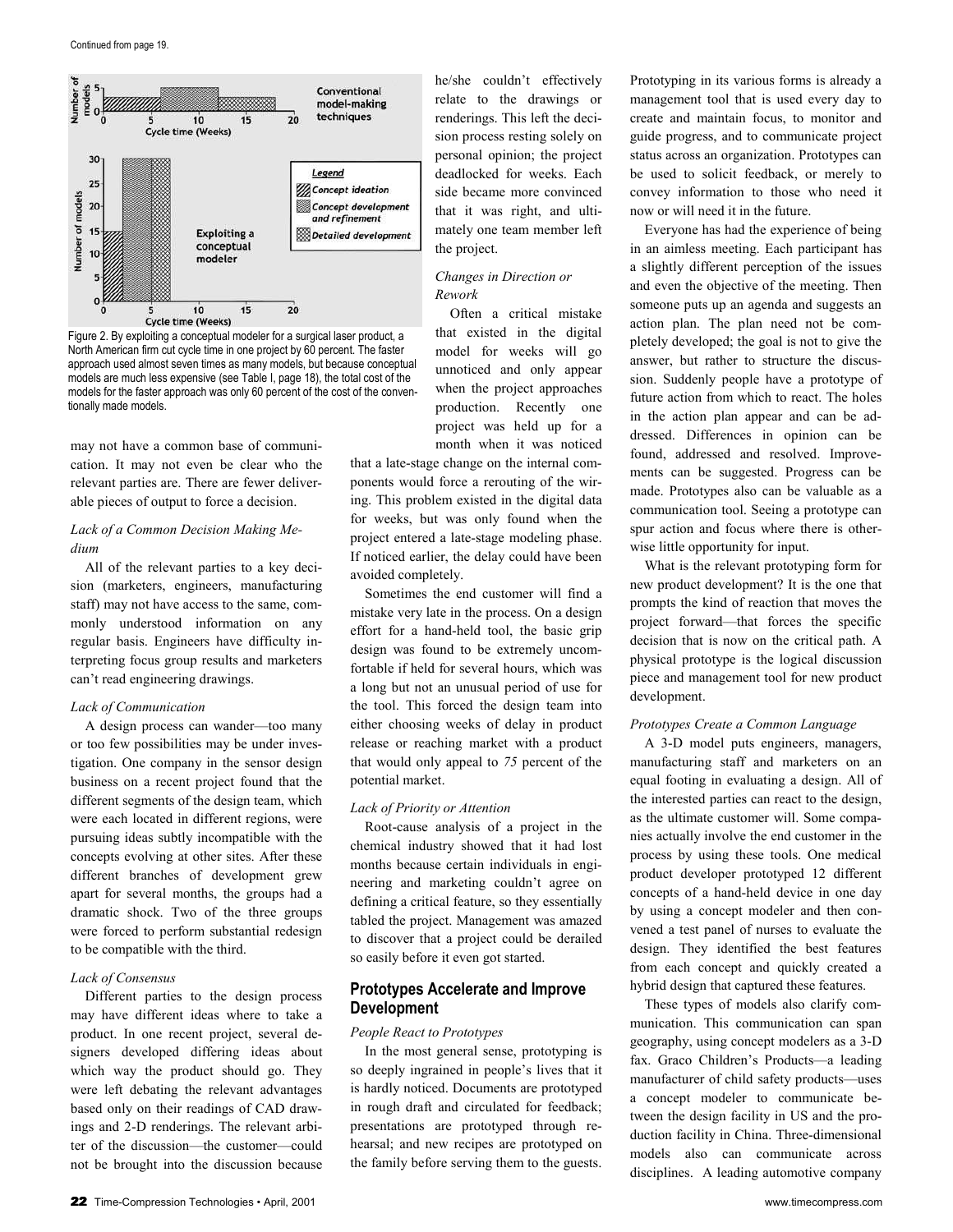uses concept models to communicate between the engine designers and the foundry. Adidas is now using concept models to rapidly create new sole designs and then immediately broadcast these models around the world to sister facilities. It e-mails the CAD data, and the models are "printed" at the remote sites, creating a "3-D *fax*" capability.

# *Prototypes Crystallize Options and Force Decisions*

Concept models also can be an effective project management tool—a way to provide more input to the design process. In a recent project, a sensor design company regularly produced four sets of concept models in each design iteration. It sent one copy to the marketers and a focus group of end customers several times each month. The design team stayed close to the needs of the customers, while the managers could monitor the progress of the project closely. At these meetings, the team presented options and established a consensus to pursue a given direction and reach certain goals by the next review. Regardless of technical training or access to specific hardware, each member of der, a concept model was used as a tool in the review process. The physical model very quickly drew attention to the problem areas of the design. For example, a certain piece would not have the thickness required to survive the impact of landing. Those involved felt that the physical model drew out the most important questions almost immediately and helped with prioritizing efforts.

# *Prototypes Are Used to Explore and Experiment*

Many companies must wait until they have tooling before they can see their designs in 3-D. Conventional rapid prototyping involves a cost and time commitment that will typically allow for only one model prior to tooling. Concept modelers can provide many snapshot views of the product in 3-D at a fraction of the time and cost. This opportunity to see the design frequently as it evolves allows a designer to take more chances and to be more creative, as less time, effort and ego are invested in each model.

A leading Italian housewares manufacturer, Gio'Style, commands a significant

The examples above are only starting to scratch the surface of what could be done to use conceptual modelers to our advantage *(see Reference 2 for other ideas on using rapid prototyping for business advantage).*  Following are some suggested principles that will help you to take the next steps toward modifying your design style to exploit conceptual modelers.

# *Each Prototype Should Be Aimed at a Specific Question That Needs Answering*

When models were expensive and slow to make, one could only afford to make models that tested several ideas at once. Now we can afford to test ideas individually, then mix and match them later. Consequently, to assimilate this new behavior, explicitly plan to use each model to test only one idea or assumption.

Note that this advice "contradicts" what has been learned from Taguchi and design of experiments (DOE) techniques, which enable one to use a minimal number of models to arrive at an optimal design through quantitative analysis. In light of Taguchi/DOE, what is suggested here is

# Rather than the traditional approach of searching for opportunities to apply a technology, one must first discover the major sources of waste and delay, and then apply the right tool

this design effort could access the same information at the same time in the form of the 3-D model.

#### *Prototypes Accelerate Progress*

**ExpressCAD** (Huntington Beach, CA)—a design services firm—went from initial concept for a skateboard wheel assembly to finished parts in just 10 days by placing itself on the regimen of a model a day. At the end of each day, a new model was delivered to the client to solicit reactions and obtain direction for the next day's activities. This is essentially scheduling creativity on a daily basis.

#### *Prototypes Focus Attention*

Design review has relied on 2-D drawings or renderings to structure the discussion. For many applications, a 3-D model can be far more effective. At this point in the design process, the final qualities of the end product need not be present in the model. Here it is only important that the model convey information more clearly than the 2-D drawing. At a recent design review for a component of an upcoming Mars lanpremium over competitors in the same markets because it consistently delivers a superior design. To fully explore a wide range of possibilities, it uses concept modeling.

A major company in the hand-held communications market uses concept modeling to accelerate creativity. Rather than the normal practice of delaying modeling until after it establishes the major design direction, it starts by printing 10 different approaches to a design. Then the company solicits feedback on these and selects the best features of each for a new series of hybrid designs in just a few days.

# **Changing the Prototype Mindset**

What holds us back from applying physical modeling in the radically different ways that some of the examples above suggest? There are two answers: (1) most designers have not creatively considered how they could use this new generation of fast, inexpensive models to dramatically reshape the way they design and (2) most people would rather not change familiar patterns and undertake new uncertainties.

"wasteful," however, in the bigger view of the value of getting a product to market quickly and the fact that much cycle time is squandered in gaining consensus between departments, conceptual models—used abundantly—are a wonderful tool to make progress quickly.

# *Prototypes Should Only Be Elaborate Enough to Answer This Question*

In later stages of development, where models have traditionally been cost justified, the design was already refined, so a refined model seemed appropriate. When models are used early, such refinement is wasteful.

The concept of hypothesis testing also can encourage one to become comfortable with less refined prototypes. Build a model only refined enough to answer the specific question at hand. Once the answer is presented, discard this prototype and move on. This way, no money or time is wasted polishing the model.

One may notice that there is a behavioral change required here in the organization